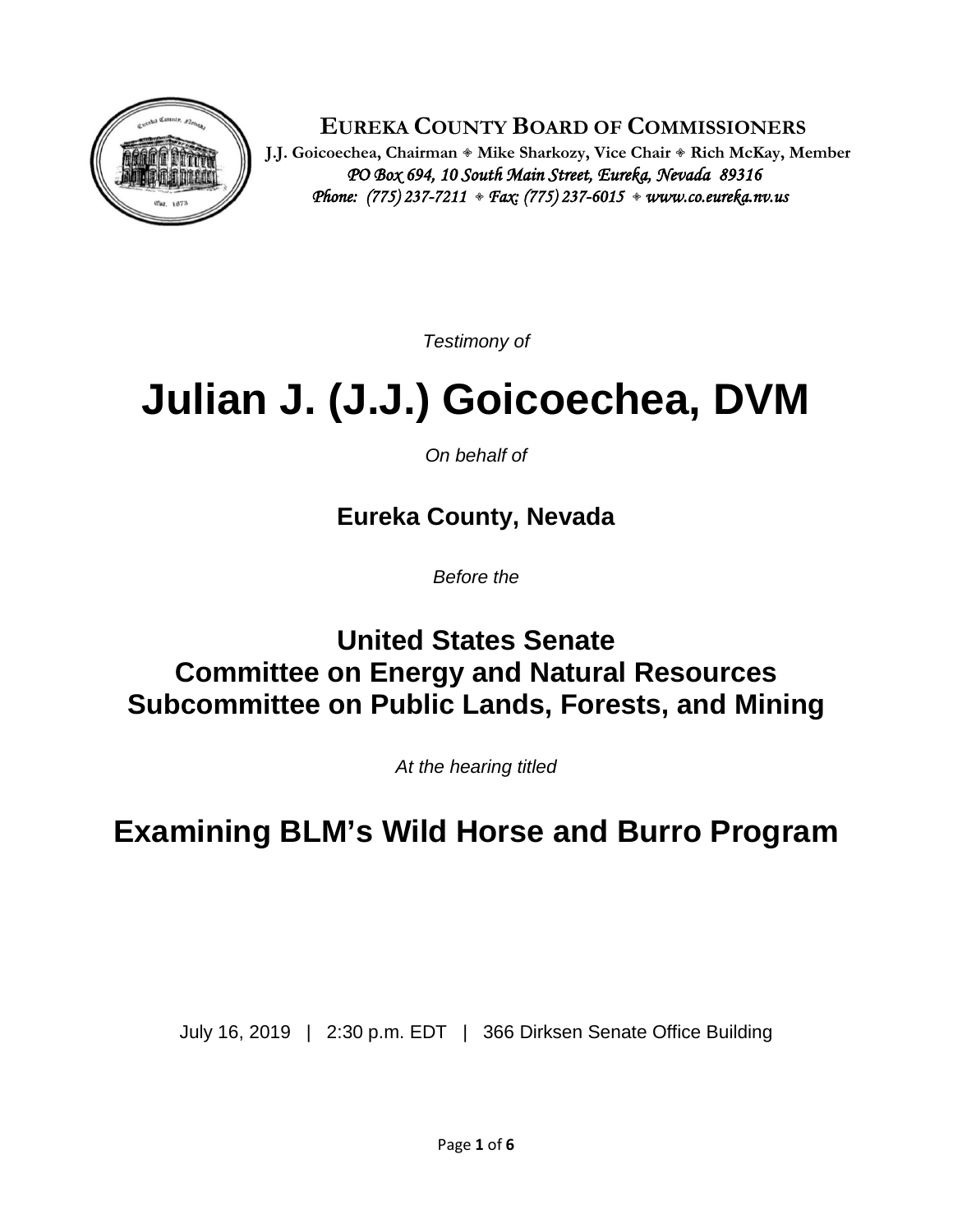Chairman Lee, Ranking Member Wyden, and members of the Committee, my name is J.J. Goicoechea, I am a fourth-generation cattle producer and a licensed veterinarian from Eureka, Nevada. I am serving in my second term on the Eureka County Board of County Commissions and midway through my seventh year serving as Chairman of that board. I was in private veterinary practice for 17 years before being named the Nevada State Veterinarian in February of 2016. It is my pleasure to testify before your Committee to discuss the impact that wild horses have on rangelands in the west and how lack of management is affecting not only rangeland health, but animal health and welfare. While I am the current Nevada State Veterinarian, my comments today are made on behalf of Eureka County Nevada. My testimony is based on my years in private practice (including extensive work with wild horses and the BLM), my background as a steward of public lands, and as an elected county official in Nevada.

The issues surrounding the management of wild horses across the west are not new. Since the passage of the Wild and Free Roaming Horse and Burro Act (WFRHBA) in 1971, there has been concern from all sides of the issue regarding how the animals and the natural resources they rely on being managed. Over the last 48 years, the program has seen some significant changes, both good and bad. I am not here today to cast blame, but rather to offer insight and advice on a program teetering on the brink of collapse and to voice support for a proposal moving the program forward. The very animals and resources that the BLM is charged with management of are being negatively impacted and in some cases irreversible damage to our western rangelands are resulting from mismanagement. I must impress upon you that the time to act is now. We cannot wait another two or three years to start on a path of correcting the wrongs of the last nearly 50 years.

The agency has shifted from the multiple use principals contained in the WFRHBA and the later Federal Land Management and Policy Act. Rangelands are being managed exclusively for the over population of horses in some cases. Public lands that have had limited to no livestock grazing for over a decade are being degraded by continuous overuse by wild horses in many areas of Nevada and across the west. Native wildlife species are seeing their sensitive habitats impacted and often destroyed. Outdoor recreationists are watching favorite camping and hiking areas become degraded and overgrown with invasive plant species due to continued overgrazing by unchecked populations of wild horses and burros. I believe in managed healthy horse herds on managed healthy lands that function in natural ecological balance.

Eureka County has been a strong voice advocating for proper management of wild horses for decades. A prime example of this is the Diamond Complex in central Nevada. This complex was created in the 1990's through the collaborative efforts of the BLM, Eureka County, permittees, wildlife specialists, and the general public. It was spurred on in part due to a massive die of horses in the winter of 1992-93 due to starvation. Voluntary reductions in grazing were made by ranchers to allow for the managed grazing of horses. Appropriate Management Level (AML) was agreed upon and the promise to gather the complex as needed to keep it within AML was made. The Diamond Complex has struggled to even reach AML after gather operations due to its rugged terrain and proximity to other large and overpopulated HMA's. It was last gathered in 2013 and as of March 1 of this year has over 1000 horses in it. That is 8 times above AML and the complex is not on the gather schedule for this year and no fertility control work is being done. Once vigorous populations of Greater Sage Grouse found though out the area now within the complex are struggling for survival in many locations and completely gone in others. Post fire restoration efforts that once were used as models of success are now landscapes of annual invasive grasses and weeds.

The Diamond Complex is just one of dozens of HMA's in trouble. All wild horse herds in Eureka County continue to grow larger with no active population management. Over-population and subsequent overutilization by wild horses continues to (1) degrade ranges BLM and permittees have invested substantial time and money in; (2) diminish habitat and forage for sage grouse and other upland birds, mule deer and livestock; (3) impair watersheds which provide water, clean air, and natural amenities to our citizens; and (4) increase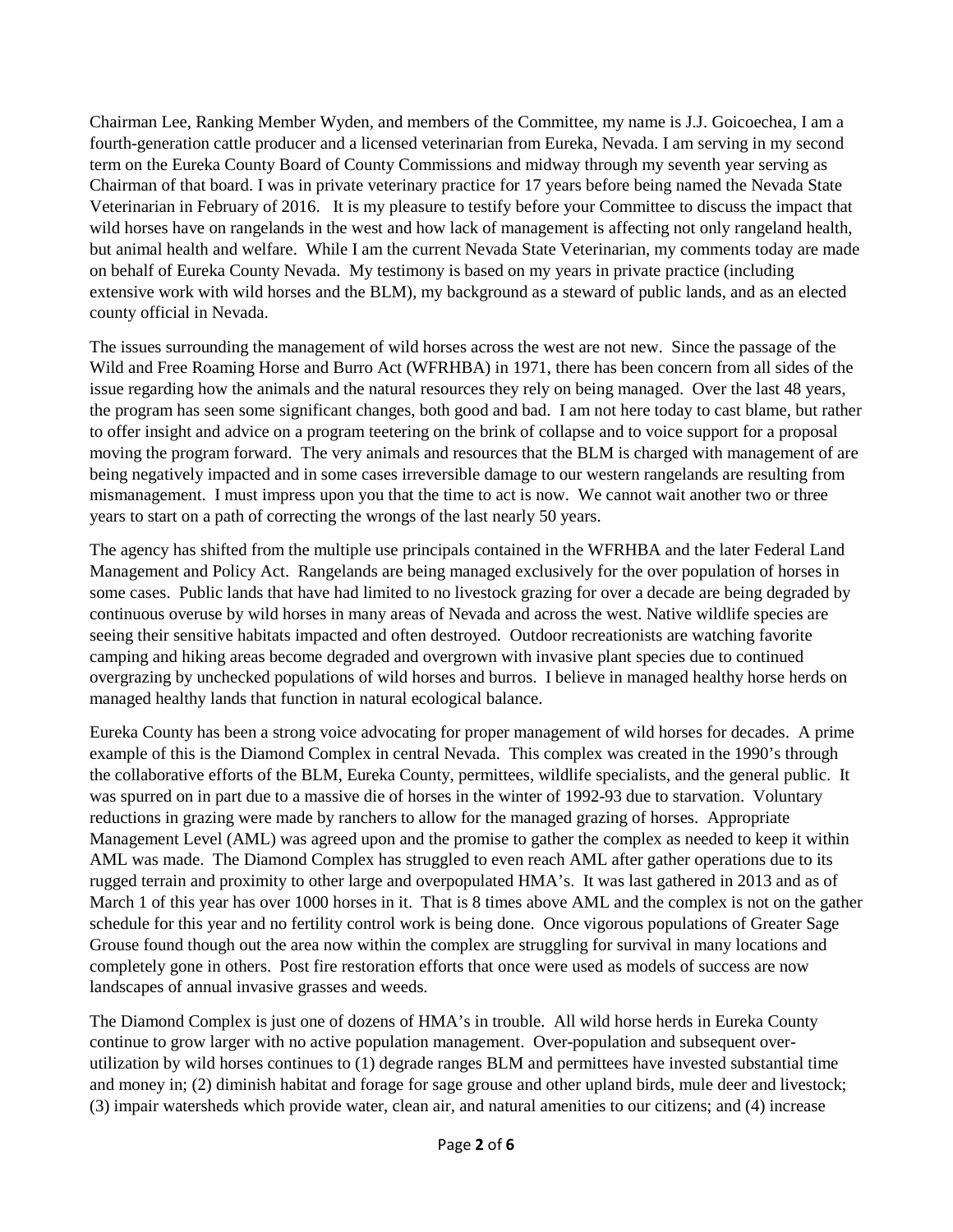public safety issues with more horses moving near populated areas and crossing major roads. The result is a substantial long-term economic impact to tourism, recreation, sporting, and livestock industries in Eureka County and severe detrimental impacts to rangeland health, our citizens' health and welfare, and our long-term socioeconomic stability.

Based on BLM's most recent numbers from March of this year, the Herd Management Areas (HMA's) within or affecting Eureka County, on average, are at least 449% of their established high-end Appropriate Management Level. Many HMAs are over 500% of high-end AML. One HMA is over 1850% of high-end AML. Hundreds of horses are located outside of HMAs. It is imperative that something be done now to conserve and restore the health of these rangelands negatively affected by overpopulated horses.

The Eureka County Board of Commissioners recognizes and expresses its support for recent recommendations to better manage wild horses. The Bureau of Land Management (BLM) and Congress have lacked the fortitude to accept and work towards implementation of difficult but necessary recommendations. While Eureka County has policy supporting the use of all tools authorized under the Wild and Free Roaming Horses and Burros Act of 1971, as amended, and sell or humanely euthanize excess horses that are unadoptable, we have compromised and agreed to the non-lethal management approaches set forth in the recent proposal entitled The Path Forward for Management of BLM's Wild Horses & Burros.

While this last winter was an above average winter across the majority of Nevada, the past several years had predominately been years of drought. Once again, there were numerous cases of wild horses dying due to dehydration and starvation. While some groups may publicly state that this is nature taking its course, I challenge anyone to idly stand by and watch horses collapse and die from dehydration. Starvation and dehydration are inexcusable and inappropriate methods of population control. Those of us who truly make a living caring for animals, whether our own livestock or client animals, have a moral obligation to manage populations in balance with natural resources to prevent damage to the resources and above all to provide for the overall health of the animals.

The horse is what I call a rubberband species. It can withstand tremendous amounts of stress and long periods of less than adequate feed and water when compared to other species. Species such as Sage Grouse, mule deer, and other upland game migrate away from areas or die due to lack of necessary feed, water and cover while thin horses struggle and often survive at the expense of others in periods of sustained drought. Once conditions on the range are bad enough that horses succumb to starvation and dehydration, they are quite often the last ones remaining in that area. When conditions improve, the horse is the first to bounce back and take advantage of growing feed and flowing water.

Based on March 2019 numbers, the nationwide population of wild horses and burros was over 88,000 and Nevada has 47,468. Nevada alone has nearly double the number of horses and burros that should be on ALL western rangelands and is home to some of the largest HMAs in the nation. The tools needed to manage wild horses and burros in Nevada and many other locations in the west are not simple and currently used methods and tools are not enough. Even with an aggressive gather program in 2018, the nationwide population still grew over 7% and if the status quo is maintained, there will be nearly 400,000 horses and burros on the range in 9 more years. Our nation's wild horse population has reached a level that must be addressed now to avoid exponential growth in the coming years and eventual starvation.

Nevada's Triple B HMA is massive in size. It contains over 1.2 million acres of BLM managed public lands, not counting the private land holdings within its borders. This one HMA is larger than the state of Rhode Island, and its current population of wild horses is over 1500. Its low Appropriate Management Level is set at 250. How can we knowingly have horses dying, knowingly have natural resource damage occurring because of a population 6 times larger than is appropriate? To the BLM's credit the Triple B was last gathered in May of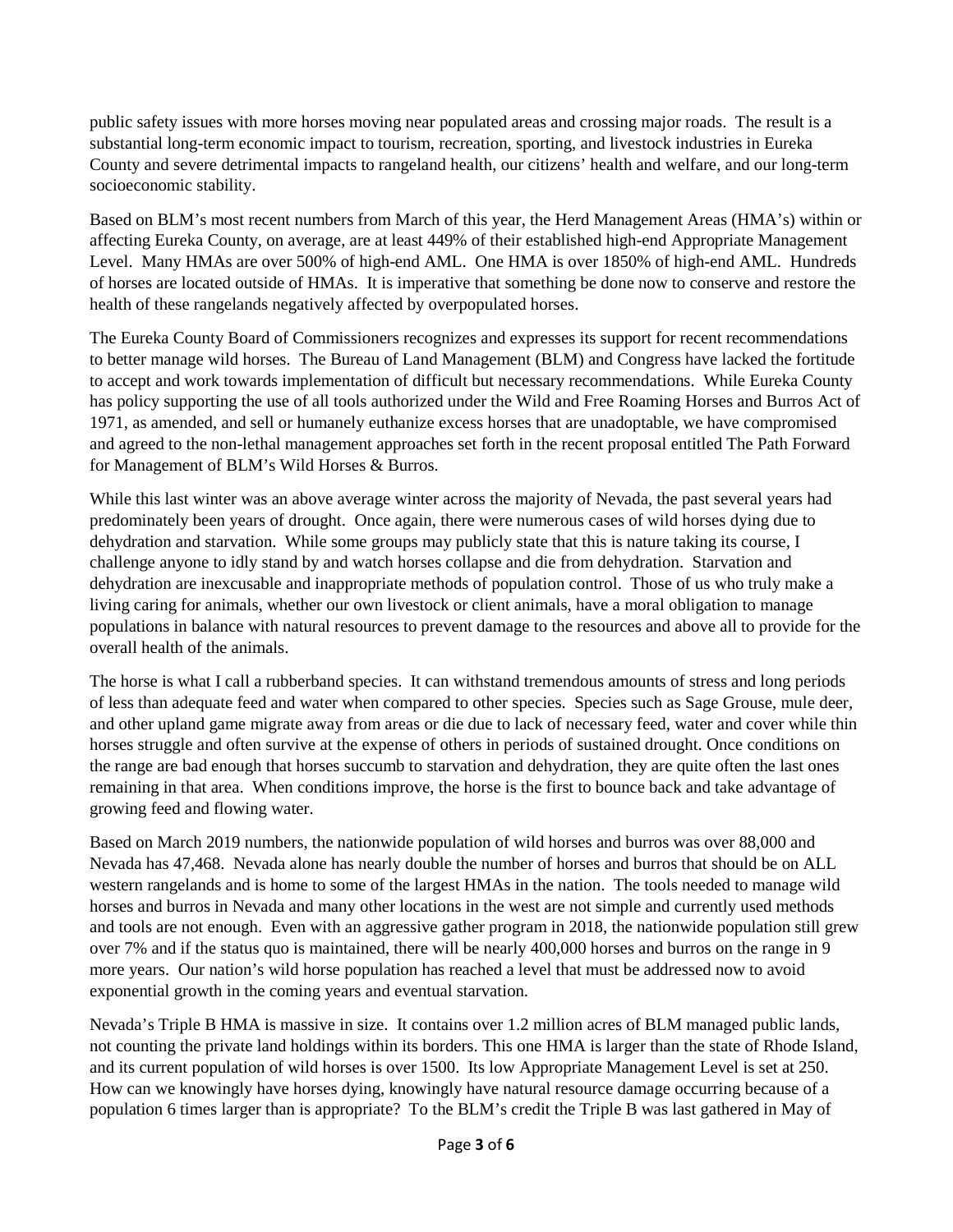2018 and a gather is currently being conducted there, in large part due to public safety concerns and increased collisions between horses and motor vehicles. The Pancake HMA is nearly 850,00 acres in size and it had an emergency gather done in August of 2018 due to horses dying and resource damage. This HMA as of March 2019 is 508% of AML. This is after being gather last summer. Both of these HMAs are adjacent to Eureka County and the continued overpopulation of these have real and often devastating effects on Eureka County residents.

In addition to emergency gathers, the BLM does provide resources to aid in watering and feeding horses when the situation is brought to their attention. This often leads to an entirely new set of problems and impacts. Take for example the Fish Creek HMA in Eureka County, Nevada. This HMA historically, year after year, requires the use of contractors to haul water to horses who would otherwise die of dehydration. Often times, fire crews are used to shuttle water in fire trucks to storage tanks and water troughs in addition to contractors doing the same. This HMA was gathered as recently as 2015 and today stands at 358% above AML with a proposed gather for later this year. The Fish Creek HMA is a prime example of one that does not even fit the definition of "natural balance". This HMA has never been at AML since it was established. From 1994 to 2002, with the exception of 1999, there was no livestock grazing on the associated Fish Creek Ranch Allotment and yet the utilization use levels were moderate to severe in the Antelope Valley portion of the allotment/HMA.

Simply gathering and removing excess horses has not worked in the above examples. The use of fertility control must be used in conjunction with gathers in order to have any chance at reaching and maintaining AML. The use of fertility control alone is not acceptable either. With over 60,000 excess horses on the range, even if reproduction rates were to drastically drop today, there would continue to be habitat degradation for decades due to the current numbers of horses.

Related to the concept of fertility control alone, I think it must be noted that the Fish Creek HMA had an Environmental Assessment done for Porcine Zona Pellucida (PZP), an injectable fertility control compound, starting in 1997. At that time, it was promised that the use of PZP would bring the population of horses in the Fish Creek HMA down to AML in 19 years. We are now 22 years later, 358% over AML, and some would again like to promote the use of fertility control drugs like PZP as the sole tool to bring the number of horses in the Fish Creek HMA down to AML.

The fact that so many HMA's are immediately over AML after a gather is a testament to the need to do things differently. For years now, contractors for the BLM have voiced their concern over the catch and release of so many horses. The process of rounding up horses and releasing them back into HMAs, sometimes after fertility drugs have been administered and other times just because the number of horses determined to be rounded up was met, has trained horses to hide in Pinion Juniper woodlands or to escape outside the boundaries of HMA's. Many of the HMA boundaries are not fenced and in some cases are merely dirt roads or boundaries on a map with the U.S. Forest Service for example. When a gather operation is conducted and there are still more horses than AML on the range, why do we turn additional horses back out? We have been told that it is because of money, it is because of holding space, it is because the decision didn't authorize the removal of any more horses, etc. Over the last 45 years, the agency has trained horse herds to be difficult to manage through its actions. This must stop in order to have any chance of curbing the reproductive growth of our nation's wild horse herds. In order to be successful, an approach must be taken to capture as close to one hundred percent (100%) of all the animals in an HMA and apply desired treatments to that HMA before moving on and hopscotching across the west applying bandages to problem areas and ignoring other areas. This must include coordination with other agencies such as the United States Forest Service, State governments, and private property owners. Carefully planned operations across multiple jurisdictions are needed to be effective.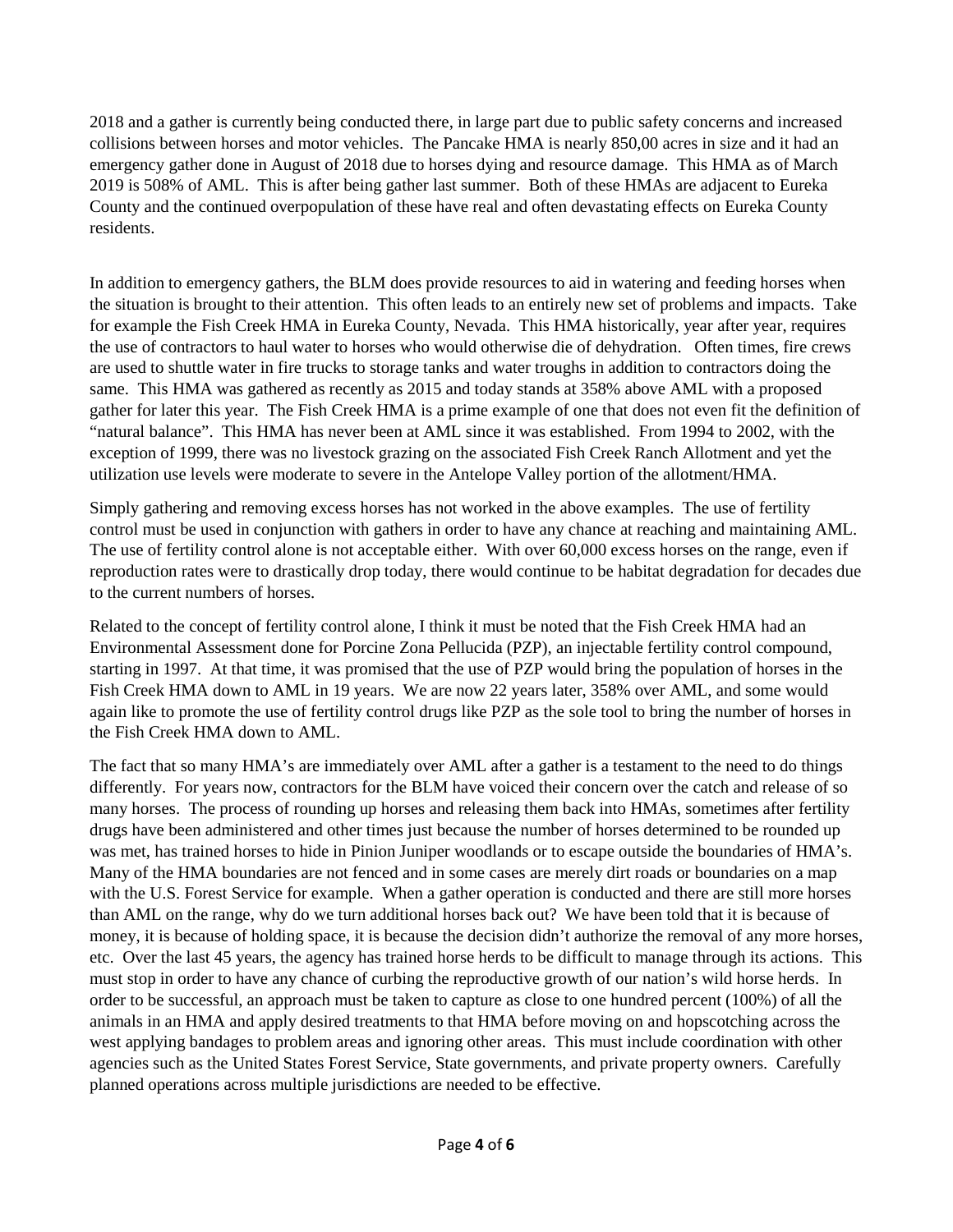In addition to better planned and more efficient gathers, what are some other potential solutions to the problems at hand? First off, we must give the agency tasked with management of the horses and burros, additional safe and effective tools. Some of these may be favored by some and completely opposed by others. The point is, not all tools and techniques will work in all places. PZP for example, is a tool that has its place. Will PZP work in HMA's like the Triple B or Pancake? Honestly, no. It is most effective in smaller areas and smaller populations where repeat administration is feasible. Areas for example that have limited water and water that can be easily controlled are most likely to be successful using PZP once populations are at AML. It will be critical with PZP that continued funding is available for ongoing administration of boosters.

As with all inoculations, there are various reasons for success and failure. The immune status of the animal (the body condition of the mare plays a role in this), was the product handled correctly from manufacturing through administration. I can tell you for sure that many "vaccine" failures are the result of poor product handling and less than optimal conditions at administration. Sometimes vaccines just don't work. In ideal situations, we can't achieve 100% efficacy of vaccinations. In the Nevada dessert I doubt we are maintaining ideal situations a majority of the time. So what if we don't get the mare inoculated correctly? What happens if we don't find her to booster her or even make an attempt to booster her?

It is a scientific fact that a mare or any animal for that matter, that doesn't reproduce for a year or two and increased their body condition, will have a higher rate of a successful reproduction than a mare that raised a foal the year before. The path forward must provide fiscal support necessary to continue the administration of reproductive drugs if needed. Without this, huge increases in populations will occur within years depending on the number of successful inoculations a mare had received prior to not being treated.

In HMA's and other areas that must be gathered by means such as helicopter, it is critical that the funding and space be made available to remove all excess captured horses and to treat all horses to be released with more permanent sterilization techniques. I am certain that the time will come when pharmaceutical companies will have developed and adequately tested drugs that will have permanent or at the very least long term reproductive effects with a single dose. The flexibility to allow for the use of these products has they become available must be granted. With the horse herds doubling in size every four years, we don't have months and years to wait while we do an Impact Statement or Assessment in order to use new techniques. The importance of allowing proven and safe products and procedures to be immediately put to use cannot be underestimated.

In large and rugged HMA's such as Nevada's Triple B, Fish Creek, Little Humboldt and Little Owyhee for example, a different approach will need to be taken to manage populations at AML. This approach may include the use of gathers to remove older horses and the use of permanent surgical sterilizations, (spay and neuter) on younger horses or perhaps the use of Intra-Uterine Devices (IUD's) currently being tested in domestic horses. Why remove the older horses and not the younger adoptable horses as the BLM has been doing? The answer is actually very simple. The horse market is already flooded with adoptable horses. By removing the older horses, you are placing horses in long term holding facilities that have a shorter life span and would therefore reduce the overall cost per horse in long term holding.

In addition, the younger and healthier population is safer for the use of spay and neuter techniques. As a veterinarian I understand any surgical technique comes with a risk. In order to minimize the risks, it is wise to select patients that are inherently less likely to experience side effects.

The use of surgical sterilization will require additional handling of the animals and will require a longer stay in holding corrals to reduce the risk of injury to the surgery site and allow for administration of antibiotics if needed. While this may not be appealing to some, I argue that a few more days in a holding corral to ensure reproduction is curbed is better than being trapped and darted every couple of years in the hopes that funding doesn't end and that the drugs can be administered as needed. We must also consider the cost be the most